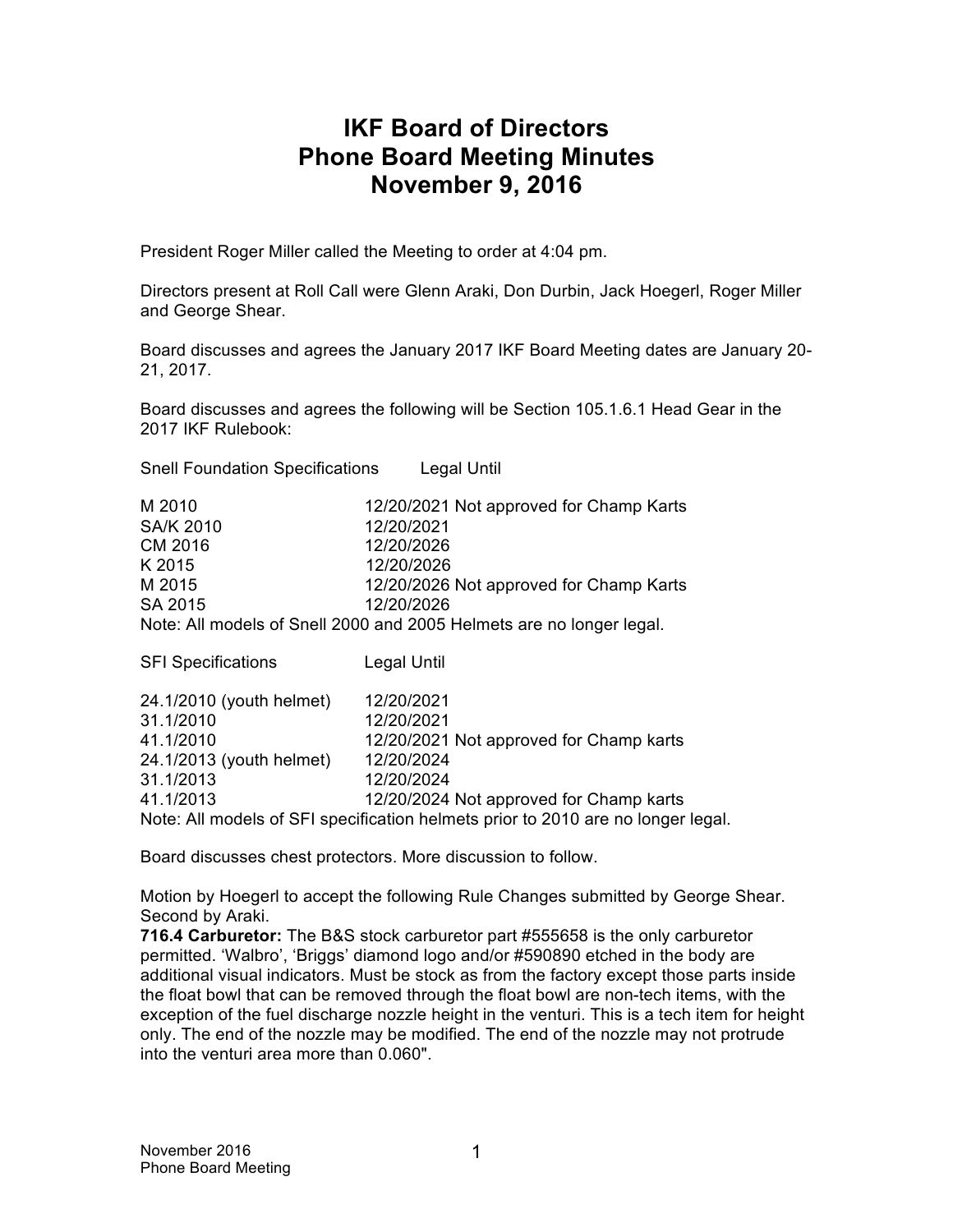Throttle cable housing and top of throttle slide are subject to inspection for combustible or other foreign substances on grid or pre grid. Light oil or grease on slide is allowed. Any 6mm or 1/4" bolts allowed to attach carb to Intake Manifold. No studs allowed. Carb to intake manifold seal is by O-ring only, no sealer allowed. Air must enter carb at air horn only. Choke must be as stock from the factory. Choke may be secured in the open position.

**716.8 Rocker arms:** Must be unaltered from stock. Minimum length to be 2.820". Rocker arm must be stock B&S part #555711 (US) or #797443 (METRIC) and may not be altered in any way. BRIGGS LOGO must be present.

**716.8.1** Minimum length to be 2.820".

**716.14 Cylinder Head Plate:** Cylinder head plate gasket must be stock with maximum thickness of .060". Rocker arm stud plate must be bolted to the head with one, OEM stock B&S gasket only – no alterations. Maximum thickness of gasket is .060 inches. Rocker plate to head fastener holes must remain stock, .289" Max.

**716.15 Rocker Arm Studs :** Must be stock. Studs must be installed as per the factory, 90 degrees to the plate surface. Rocker studs must be stock, unaltered B&S part # 694544 US (1/4-28 thread) or #797441 Metric (M8x1.00 thread) and in stock location. Rocker arm #555711 (US) must be used with rocker stud #694544 (US).

Rocker arm #797443 (Metric) must be used with rocker stud #797441 (Metric).

**716.17 Valve Springs:** Maximum valve spring length is 0.940" No-Go. Wire diameter is 0.103" to 0.107", measured in three places on spring. Inside diameter of spring 0.615" minimum, 0.635" maximum. Must be identical in appearance to factory part and have 4 to 4.75 coils in stack.

**717.16.1 Rocker Arms / Rocker Arm Studs / Push Rods / Cylinder Head Plate:** ALL must be as produced. Rocker arm

minimum length to be 2.820". Pushrod length is 5.638" No-Go to 5.656 must go. Pushrod diameter is .185" to .190".

a: Rocker arm must be stock B&S part #555711 (US) or #797443 (METRIC) and may not be altered in any way. BRIGGS LOGO must be present.

b: Cylinder head plate gasket must be stock with maximum thickness of .060". Rocker arm stud plate must be bolted to the head with one, OEM stock B&S gasket only – no alterations. Maximum thickness of gasket is .060 inches. Rocker plate to head fastener holes must remain stock, .289" Max.

c: Rocker studs must be stock, unaltered B&S part # 694544 US (1/4-28 thread) or #797441 Metric (M8x1.00 thread) and in stock location.

Rocker arm #555711 (US) must be used with rocker stud #694544 (US).

Rocker arm #797443 (Metric) must be used with rocker stud #797441 (Metric).

**721 BRIGGS LOCAL OPTION 206 RULES -** Briggs & Stratton (B&S)

Model 124332 Type 8201 only.

The intent of this class is to provide a sealed, simple-to-operate, ultra depend-able and ultra-reliable, engine using only factory parts.

The crankcase is sealed at the factory to help control costs and maintain equality while simplifying tech. Only the top end must be inspected. No engine may enter this class without a crankcase seal or with a seal that shows evidence of tampering.

Starting January 1st, 2017, generation 1 seals (a1), identified by the lack of a black color coated wire, **will no longer be legal** for competition beyond the CLUB level.

This engine must be raced exactly as it comes from the factory. All parts must be B&S factory production parts unless otherwise noted in these rules. No machining or alteration of parts is permitted unless specifically noted in these rules. All parts are subject to comparison to a known stock B&S part. This includes specified and mandated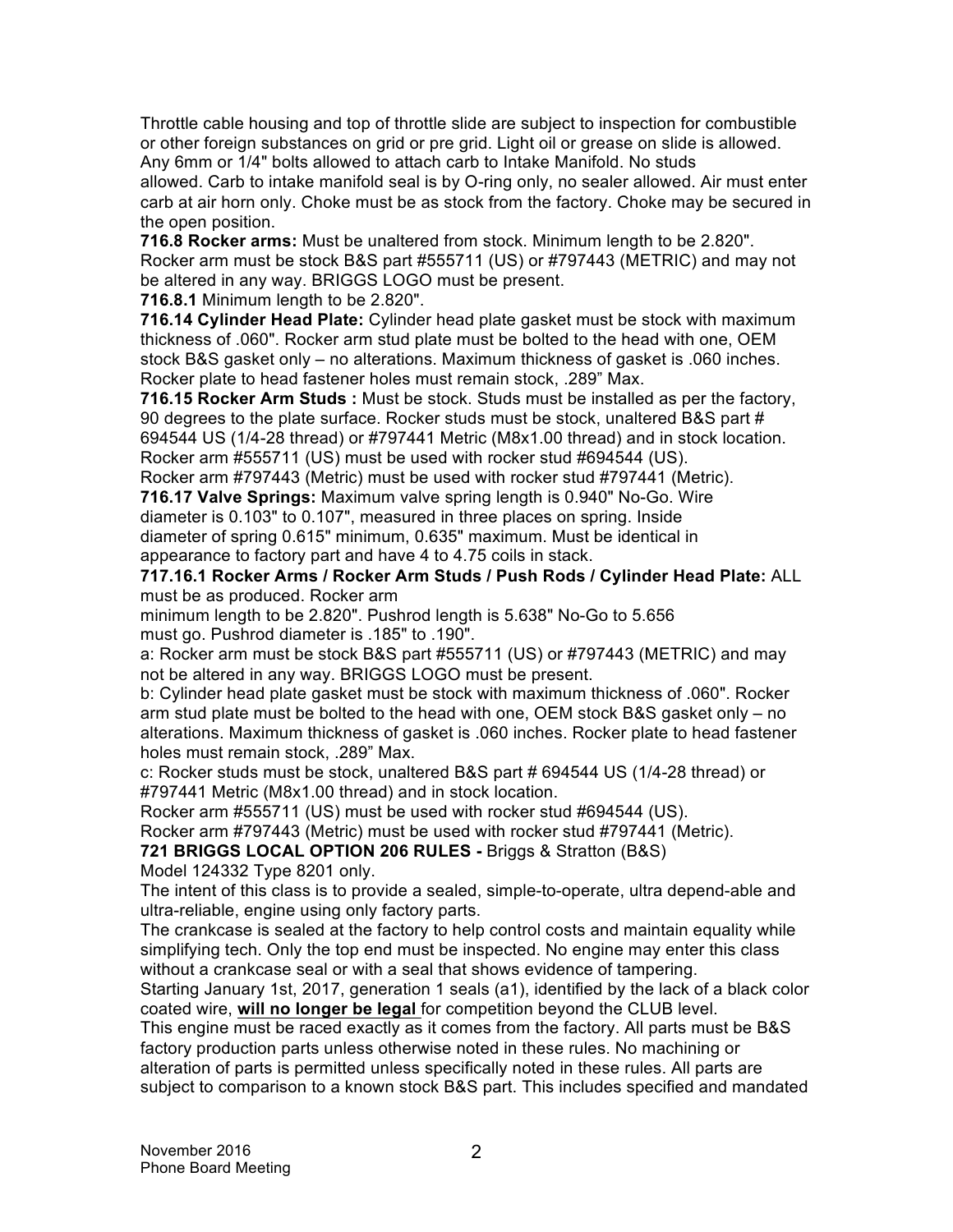aftermarket parts. Example: RLV exhaust and silencer. Unless these rules state that you can do it, YOU CAN NOT DO IT!

Spirit and Intent (Syd White rule): Covered, stated, restated, or unstated any change or action with the sole intent to wrongfully create a performance advantage is grounds for disqualification

a. Only the original equipment Briggs & Stratton 206 #124332-8201 or Junior 206 #124332-8202 engines are allowed in the classes recommended herein.

b. All parts must be unaltered Briggs & Stratton 206 parts specifically made for this engine by Briggs & Stratton. No aftermarket parts to be used unless specified in these regulations.

c. The tech official, at their sole discretion, may at any time replace a competitor's sealed engine, carburetor, or head assembly with another sealed engine or known stock part. Failure to comply is grounds for disqualification.

d. **IF** a competitor's part is replaced, it must be drilled or reconfigured in a way that prohibits the reuse of that part.

e. Briggs & Stratton 206 classes must have a serialized block. Exception: For early built engines without a block serial number the engine identification sticker must be in place and legible. If the sticker is illegible or missing the engine must be tagged with a suitable sticker or seal approved by the technical inspector.

f. Standard organizational protest procedures can allow for short block inspection (seal removal) if a , replacement short block, p/n 555715 is offered in replacement. Competitor short block to be forfeited to the series or club as terms of this procedure. **721.4.2** Fuel Pump:

a. Only fuel pump number 808656, is legal for competition. This fuel pump can be identified by the Briggs & Stratton diamond

logo on the pump face. All other pumps are prohibited.

b. It is prohibited to pulse from the intake manifold.

c. Relocation of the fuel pump is legal as long as it is spaced to less than 3/4 inch off of the control plate, B&S #555699, in a similar location that is both safe and secure. Measurement is from the base of the control plate to the bottom of the fuel pump.

d. Vertical mounting or mounting the fuel pump upside down is NOT allowed. The fuel pump must be pulsed from a pulse fitting mounted on the oil fill fitting located on the engine side cover. Aftermarket one-piece filler/pulse fittings such as shown on the right are permitted. The use of silicone sealant on the brass vent is permitted.

e. A fuel pump return line to the fuel tank is prohibited.

f. A fuel filter is not required but highly recommended to insure that dirt and contamination within your fuel system does not impact your carburetors performance. The fuel filter itself is not a tech item but only onefuel filter is legal for use and it can only be located between the fuel tank and fuel pump inlet (not between the pump outlet and carburetor).

A fuel filter is to insure that dirt and contamination within your fuel system does not impact your carburetors performance.

**721 .5 Carburetor:** The B&S stock carburetor part #555658 is the only carburetor permitted. 'Walbro', 'Briggs' diamond logo and/or #590890 etched in the body are additional visual indicators. Any 6mm bolts may be used to attach carb to manifold. Studs are not allowed. Carb to manifold seal is by O ring only. No sealer allowed. Air must enter carb at air horn only. Choke must be stock as from factory and must operate. Spring or rubber band may be used to hold choke lever in position. Metal Choke Cover must remain in place but may be secured with silicone or epoxy sealer. Additional pin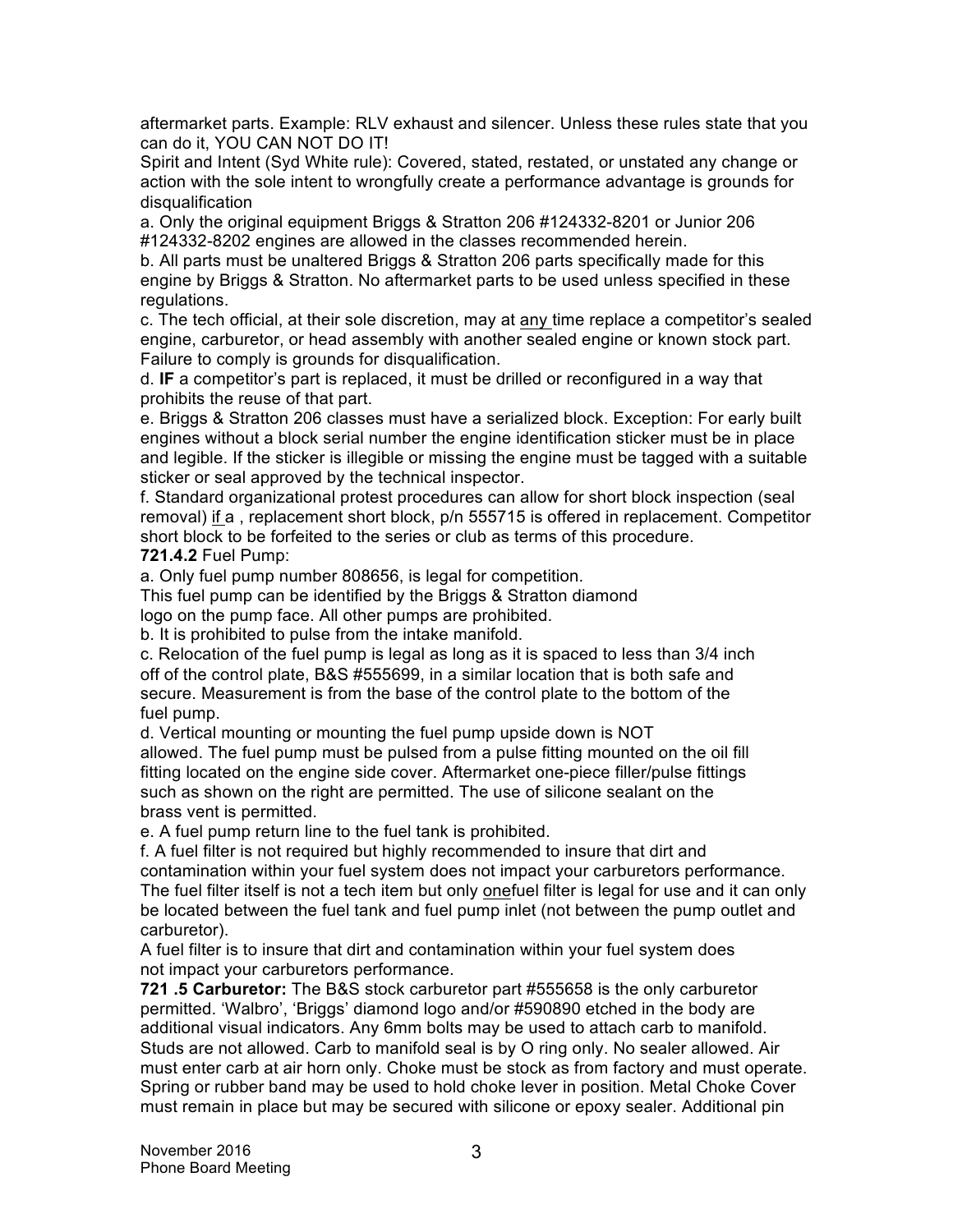punching is allowed to tighten the choke cover. Air must only enter the engine from the natural air filter horn of the carburetor. Air entering through any other method is illegal. Throttle cable cap on the top of the carburetor must be properly installed and secured in the fully tight position. Juniors with restrictor slides must have secured throttle cap locking device from BRIGGS on carb.

**721 .5 .5 Venturi Idle Fuel Hole:** 0.038" Max.

Idle circle air hole does not allow drilling, reaming, or elongating of the hole. Venturi Idle Air Hole .119" max. use .1195" pin gauge. A small chamfer at the outer edge, as compared to a stock part can be present. The measurement of that chamfer is subject to sanctioning body guidelines.

**721.5.6.2 ONLY** Optimization of the slide opening in Briggs & Stratton

Cadet, Novice, Junior 1, Junior 2 and National Junior

classes is permitted. The only allowable method of slide

optimization is by removing material from the throttle

cap area. The use of multiple gaskets and/or machining of the slide is prohibited.

Slide opening must not exceed the appropriate 'no go'

specification as per class regulations. For information on

slide optimization see video section at www.BriggsRacing.com

**721 .5 .7 Jets** must be stock gasoline jets only. Factory marking is required. Needle jet - BGB - set at any notch.

Pilot iet - #32, hole size is 0.0130" No-Go.

Main jet - #95, hole size is 0.0380". .036" go .039" No-Go.

Main nozzle - OEM stock unaltered. Hole size .101" Min - .104" Max

Emulsion tube - OEM stock unaltered 4 small holes .018" Min - .021" Max. 4 big holes .026" Min - .029" Max.

### **SEE REFERANCE 721.27 and 721.28**

**721.8.2** Check ignition timing for PVL coil and flywheel: with the left edge of the right coil leg aligned with the right edge of the right magnet. The motor timing may not be more than 30 degrees BTDC. See figure 721.8.2

**721 .9 .1 Rocker arms:** Must be unaltered from stock. Minimum length to be 2.820". Rocker arm must be stock B&S part #555711 (US) or #797443 (METRIC) and may not be altered in any way. BRIGGS LOGO must be present.

721.11 Head Gasket: Unaltered B&S part #555723 is the only head gasket allowed. Minimum thickness allowed is .049".

Measurement must be performed using a

micrometer. Readings are taken from inside

the cylinder hole of the gasket closest to the

combustion chamber (see diagram). Four

measurements must be taken with 3 meeting

the minimum thickness of .049".

721.11 Head Gasket: Unaltered B&S part #555723 is the only head gasket allowed.

Minimum thickness allowed is .049".

Measurement must be performed using a

micrometer. Readings are taken from inside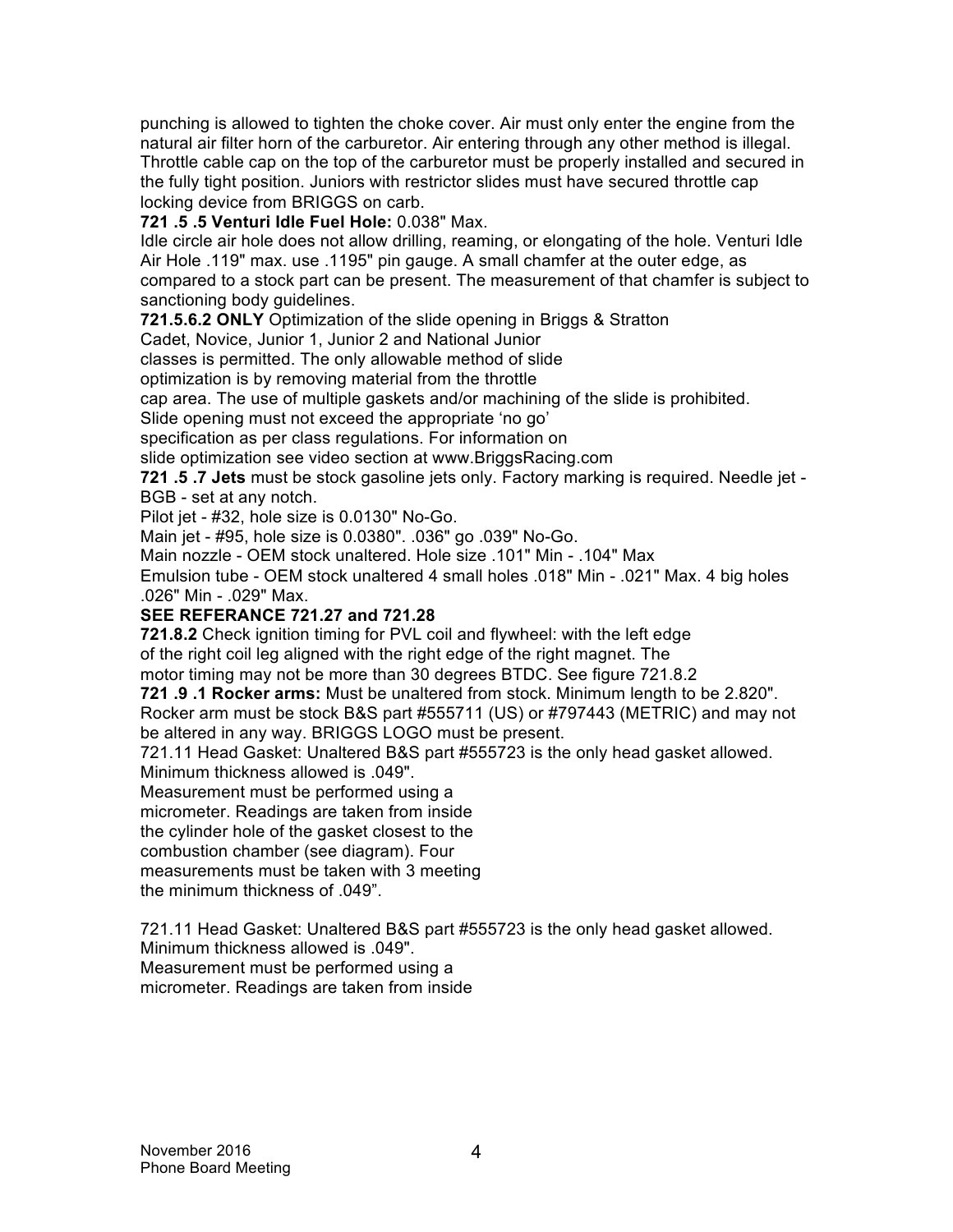

the cylinder hole of the gasket closest to the combustion chamber (see diagram). Four measurements must be taken with 3 meeting the minimum thickness of .049".

**721 .12 .1** Cylinder head plate gasket must be stock with maximum thickness of .060". Rocker arm stud plate must be bolted to the head with one, OEM stock B&S gasket only – no alterations. Maximum thickness of gasket is .060 inches. Rocker plate to head fastener holes must remain stock, .289" Max.

721.13 Rocker arm studs: Rocker studs must be stock, unaltered B&S part # 694544 US (1/4-28 thread) or #797441 Metric (M8x1.00 thread) and in stock location.

Rocker arm #555711 (US) must be used with rocker stud #694544 (US).

Rocker arm #797443 (Metric) must be used with rocker stud #797441 (Metric).

721.16.1 Valve Springs are single coil stock, unaltered B&S part #26826. Must be identical in appearance to factory part and have 4.00 to 4.75 coils in stack.

Maximum valve spring length is .940". Wire diameter is .103" to .107", measured in three places on the spring. Inside diameter of spring is .615" minimum to .635" maximum.

**721.16.2 Valve Spring Retainers:** Thickness is .055" - .070".

**721 .17 .1 .1** From head gasket surface the depth of the head at shallow part is .030" minimum. Depth at floor of head is .341" minimum

721.17.4 Replacement of valve guides with B&S part #555645 only is allowed. Valve guides must be stock as supplied from factory. Maximum depth from the head gasket surface to the intake valve guide is 1.255".

**721.17.5 Heat Disperser:** B&S heat disperser p/n 555690 can be installed in the exhaust bolt boss per factory instructions.

### **721.25 Things That Are Not Permitted but not limited to:**

a. Tampering of the factory installed engine seals (2).

b. Addition or subtraction of material in any form or matter. a. Exception – Valve maintenance (valve job). Valve seats must remain with the factory specification of 30 and 45 degree angles only. Valve seats of additional angles and/or angles not comparable to the factory stock of 30 and 45 degrees are not permitted. Grinding of valve stem or excessive material removal prohibited.

b. Exception – Optimization of the slide opening in Briggs & Stratton Cadet, Novice, Junior 1, Junior 2 and ASN National Junior classes are permitted per guidelines located at BRIGGS & STRATTON Optimization VIDEO at www.briggsracing.com.

c. "Blueprinting" unless stated herein.

d. Modification to or the machining of any parts in order to bring them to stated minimum/maximum specification, (or for ANY reason).

e. Machining or alteration of any kind to the engine or replacement parts unless specifically stated herein.

f. Deburring, machining, honing, grinding, polishing, sanding, media blasting, etc.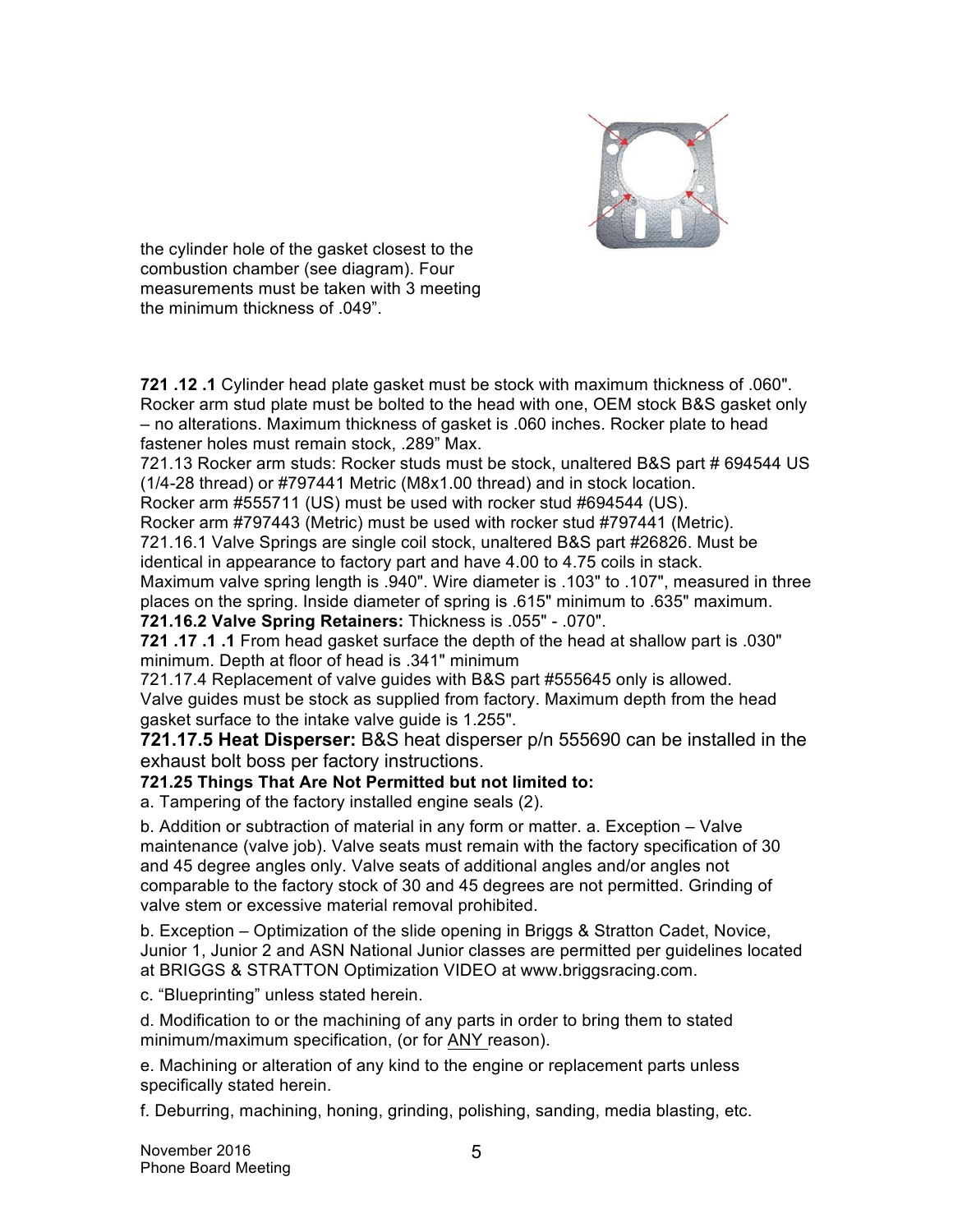g. Sandblasting or glass-beading any interior engine surfaces.

h. No device may be used that will impede, or appear to impede, airflow to the engine cooling system.

721.26 Engine Oil : Engine Oil testing / Verification Refer to 700.5.6 and 700.5.6.1

Idle Pilot Jet -<br>Stock Unaltered #32,<br>.0130" No-go Emulsion Tube - Stock, Unaltered.<br>4 Small holes=.018" to .021" Max.<br>4 Big holes=.026" Min. to .029" Max. nnturi Horizontal Measurement<br>(narrowest part) - .602" no-go)<br>can't pass into the slide area. Main Jet -<br>Stock, Unaltered. #95,<br>.036" go, .039" No-go Main Nozzle<br>Stock, Unaltered.<br>101" Min./.104" Max. Venturi Vertical Measurement -<br>792" no-go can't pass into the<br>slide area. Venturi Horizontal Measu<br>(widest part) - .615" no-go<br>can't pass into slide area. Fuel Hole - . 038" Ma Venturi Idle Air Hole - .119" Max. Air Pick Off Hole -<br>.057" Min./.061" Max

REFERANCE 721.27 See Reference 721.28 also.

#### **REFERANCE 721.28 See Reference 721.27 also**

| <b>Technical Item</b>    | <b>Description</b>                                                                                                                                                                                                                                | Tech Tool           |  |
|--------------------------|---------------------------------------------------------------------------------------------------------------------------------------------------------------------------------------------------------------------------------------------------|---------------------|--|
| a. Needle Jet C-clip     | Needle Jet C-clip must be properly installed but may be<br>installed at any of the 5 factory settings on the needle jet.                                                                                                                          |                     |  |
| b. Throttle cable cap    | Throttle cable cap on the top of the carburetor must be<br>used and properly installed in tight position.                                                                                                                                         |                     |  |
| c. Choke                 | Choke: OEM unaltered, but lever may be fastened open<br>with a spring, rubber band, wire, etc.                                                                                                                                                    |                     |  |
| d. Idle pilot jet        | Idle pilot jet $-$ #32, hole size is .0130" no go.                                                                                                                                                                                                |                     |  |
| e. Idle circuit air hole | No drilling, reaming,<br>elongating of the hole<br>allowed.<br>.119" max. diameter. A small<br>chamfer at the outer edge, as<br>compared to a stock part, can<br>be present. The<br>measurement of that chamfer<br>is subject to sanctioning body | .1195″<br>Pin gauge |  |
| f. Main jet              | guidelines.<br>Main jet - #95, hole size is .0380" 0.036 go, 0.039 no go                                                                                                                                                                          |                     |  |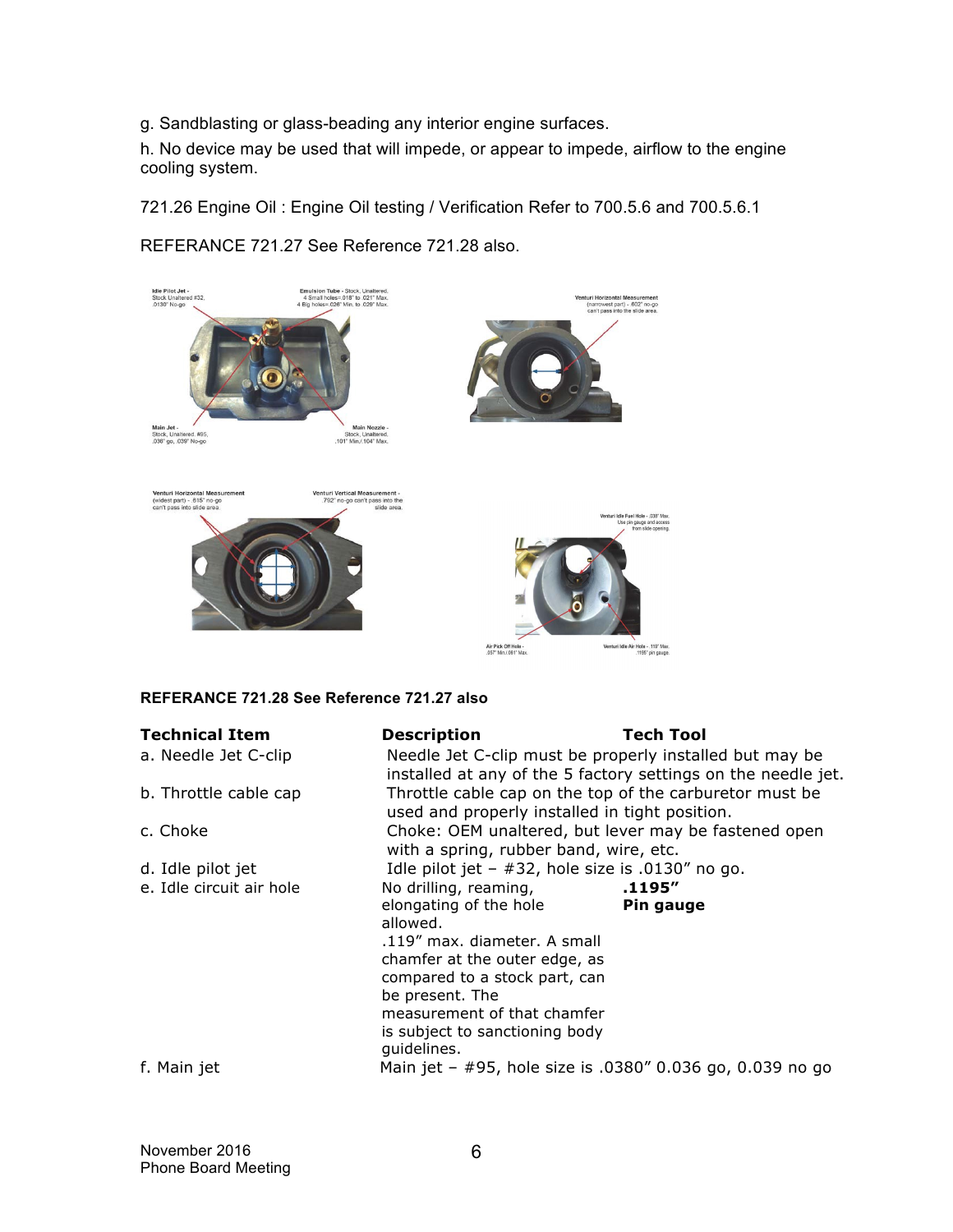| g. Main nozzle and Emulsion<br>tube                                       | Main nozzle - OEM stock unaltered - hole size = $.101$ min<br>and .104 max inches. No drilling, reaming, slotting or<br>oblonging of hole. Emulsion tube - OEM stock unaltered 4<br>small holes = $.018$ min inches to $.021$ max inches 4 big<br>holes = $.026$ min inches to $.029$ max inches. |           |
|---------------------------------------------------------------------------|---------------------------------------------------------------------------------------------------------------------------------------------------------------------------------------------------------------------------------------------------------------------------------------------------|-----------|
| h. Venturi Measurement                                                    | Venturi Measurement:<br>Vertical: .792 max inches.                                                                                                                                                                                                                                                | A8        |
| Horizontal: .615 max inches at widest part                                |                                                                                                                                                                                                                                                                                                   | A8        |
| Horizontal: .602 max inches at narrowest part.                            |                                                                                                                                                                                                                                                                                                   | A20       |
| i. Air pick off hole                                                      | Air pick off hole - .057 go<br>.061 no go                                                                                                                                                                                                                                                         | A9        |
| j. Throttle bore                                                          | Throttle bore - Must be as<br>cast and bore max diameter<br>$=$                                                                                                                                                                                                                                   | <b>A7</b> |
| k. Venturi idle fuel hole                                                 | .874 inches.<br>Venturi idle fuel hole $= .038$<br>inches max                                                                                                                                                                                                                                     | A12       |
| I. Air filter                                                             | Air filter: Only GREEN air filter, part # 555729 is allowed.<br>Filter adapters are not allowed, filter must attach directly<br>to carburetor air horn                                                                                                                                            |           |
| m. Carburetor                                                             | Carburetor overflow: Must be vented to a catch container.                                                                                                                                                                                                                                         |           |
| overflow                                                                  |                                                                                                                                                                                                                                                                                                   |           |
| n. O-Ring                                                                 | O-Ring part number B&S part # 555601 is required and<br>must be unaltered.                                                                                                                                                                                                                        |           |
| o. Intake manifold                                                        | Intake manifold - max length = $1.740$ inches min to 1.760<br>inches max                                                                                                                                                                                                                          |           |
| Intake manifold - bore diameter $= .885$ inches min to<br>.905 inches max |                                                                                                                                                                                                                                                                                                   | A11       |
| p. Choke Bore                                                             | 1.149                                                                                                                                                                                                                                                                                             | <b>A7</b> |
| q. Carb Slide Cutaway                                                     | .075 no go                                                                                                                                                                                                                                                                                        | A10       |
| r. Widest part of                                                         | 2.640                                                                                                                                                                                                                                                                                             | A30       |
| <b>Combustion Chamber</b>                                                 |                                                                                                                                                                                                                                                                                                   |           |

## **721.29 Tool Tech Chart Reference:**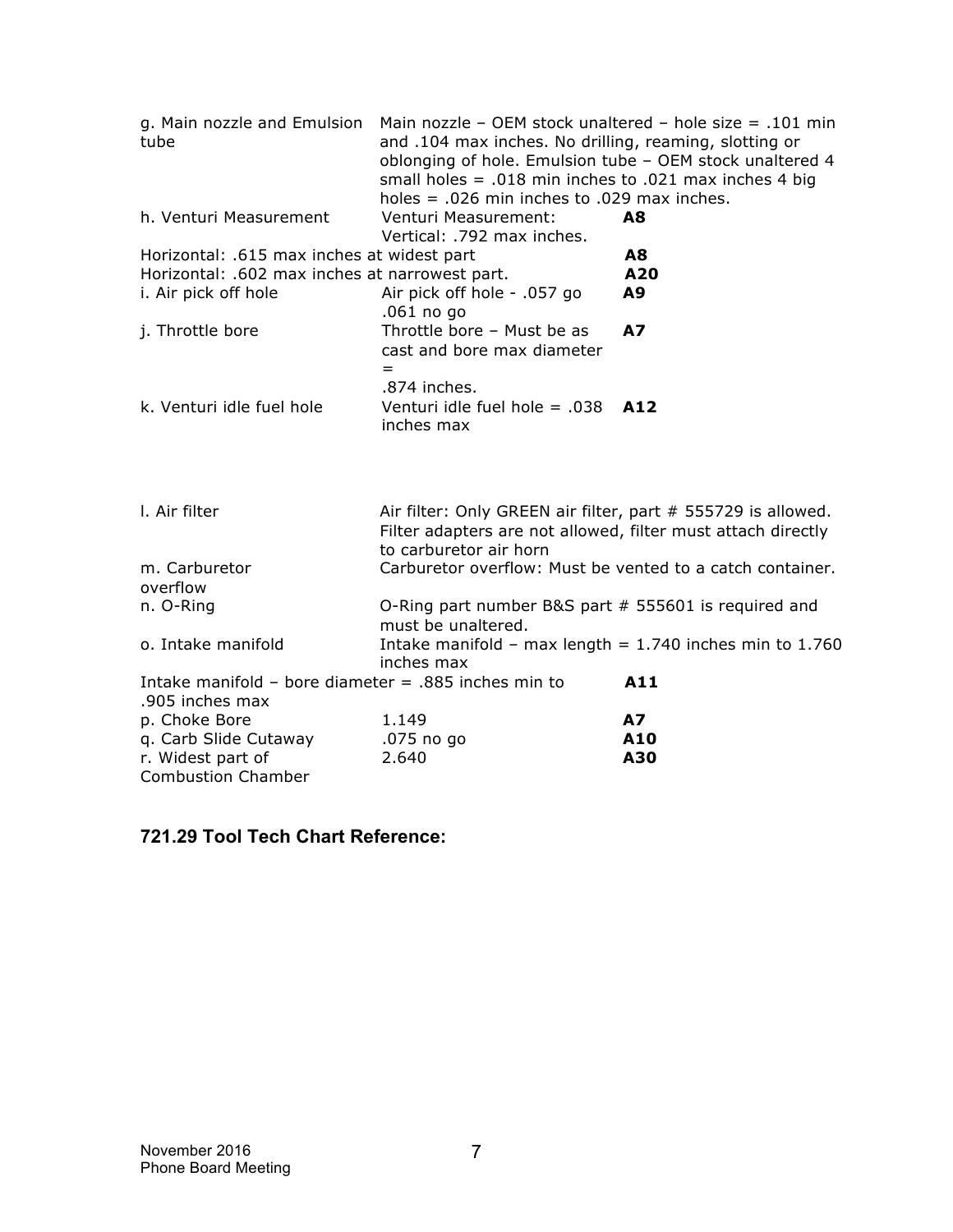

**722.19 EXHAUST SPRINT CLASS ONLY:** Multi-stage pipes allowed. Looped pipes (360 degree turns) are not allowed. Pipe (including silencer) cannot extend past rear bumper. Header wrap required for safety reasons. Gasket and/or silicone allowed to seal header pipe to head. Allen bolts permitted on header to head. Pipes must be double nutted or safety wired on at least one stud or bolt.

**722.19.3 EXHAUST SPEEDWAY CLASS ONLY:** 

**Weenie Pipe Exhaust System Only Allowed In Speedway CLONE Junior Classes. All SENIOR CLASS EXHAUST SYSTEMS TO FOLLOW 722.19 / 722.19.1 / 722.19.2** 

Weenie pipe must be round .750" OD steel tubing & constant diameter for entire length of pipe. (No multi stage on any portion of the pipe)

Entire length may not exceed 15 inches in length or be less than 10 inches minimum length including silencer.

Pipe shall have a threaded fitting at the end of pipe to screw RLV B-91 mini silencer into it (no welding). Silencer shall have all baffle plates inside and be stock as supplied from mfg. Silencer may be compared to a known stock part! No grinding of inside of silencer. ID .685 +/-.005

Outside baffle holes shall have a max ID of .1285" ID and measured with a no go pin gauge.

Internal baffle holes shall have a max ID of .965" ID and measured with a no go pin gauge.

Silencer must be supported by clamped on brace. Silencer must be able to be removed for inspection. No aftermarket coatings of any type on pipe or silencer. Header wrap required for safety reasons. Gasket and/or silicone allowed to seal header pipe to head. Pipes must be double-nutted or safety wired on at least one stud.

Motion by Shear to change the following to read: Section **401.10.2** Minimum height of the seat back for all Speedway and Speedway Pavement karts without roll bars is 10" for